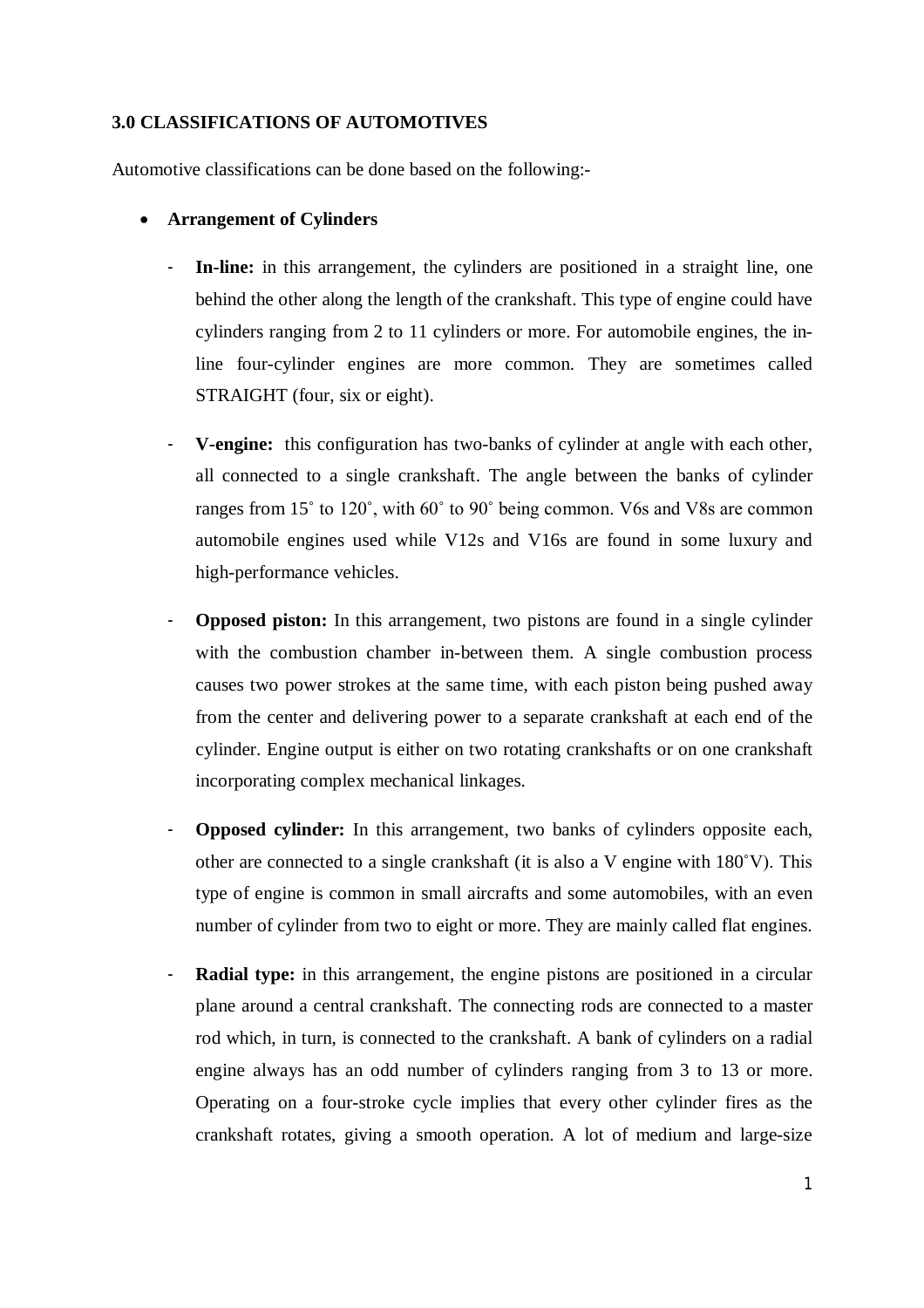propeller-driven aircraft use the radial engine. In large aircrafts, two or more banks of cylinders are mounted together (one behind the other on a single crankshaft, given a more powerful and smooth engine operation. Very large ship engines exist with up to 54 cylinders, six (6) banks of nine (9) cylinders each.

- **W type:** this arrangement is similar to the V engine except that it has three cylinder banks connected to a single crankshaft. This design is not common but has been developed for some racing automobiles in the past and present. Usually such engines have 12 cylinders with 60° in between them.



Figure 3.1: Engine configurations (a) Single Cylinder (b) Straight or In-line (c) V Engine (d) Opposed Cylinder (e) W Engine (f) Opposed Piston (g) Radial

# **• Type of fuel burned**

- Diesel
- Petrol
- CNG / LPG
- Dual fuel engine

# **• Type of aspiration**

– Naturally aspirated engine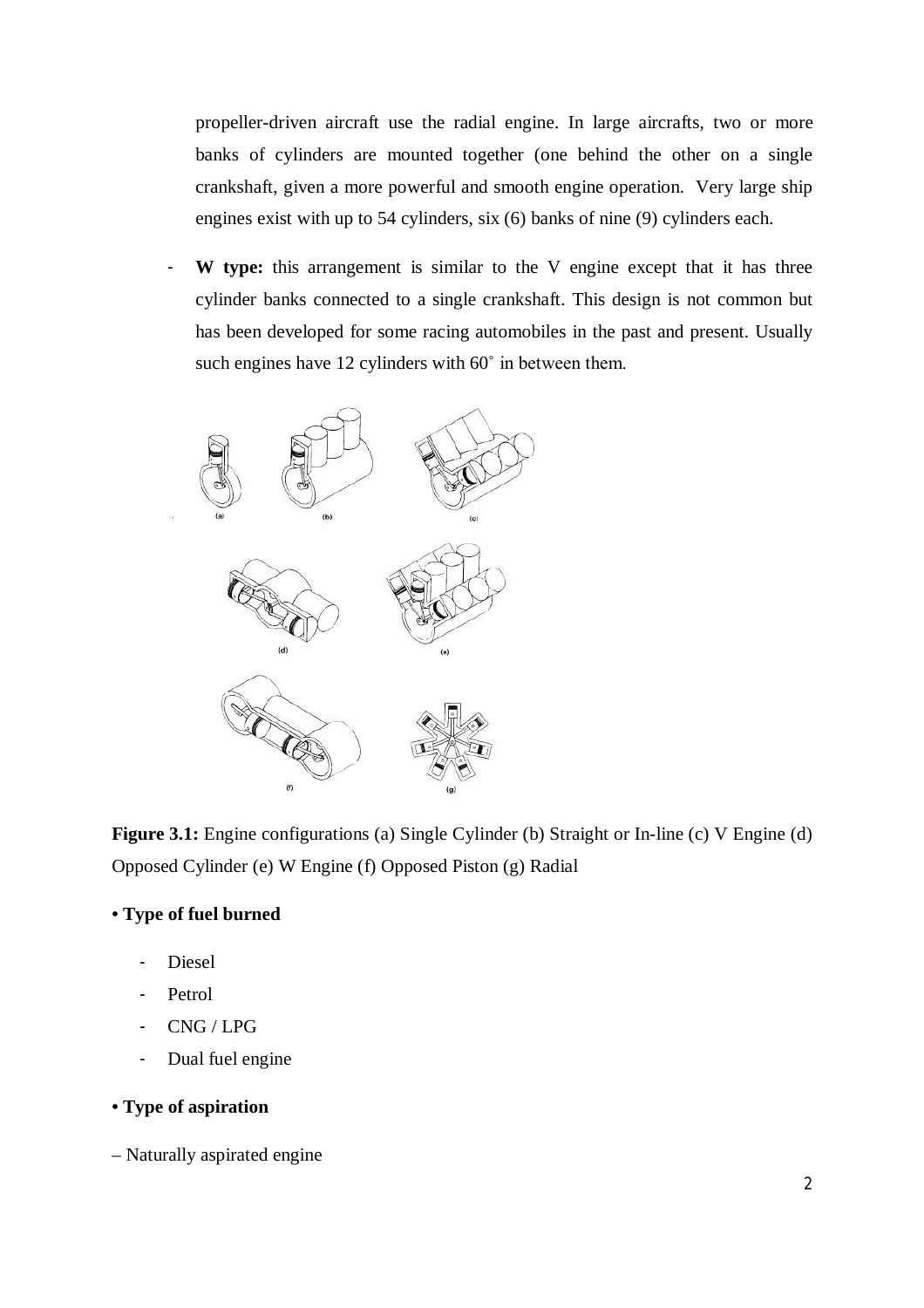– Turbo / super charged engine

#### **• Number of valve / cylinder**

- 2 valves per cylinder
- 3 valves per cylinder
- 4 valves per cylinder
- 5 valves per cylinder

## **• Mode of ignition**

- Compression ignition
- Spark ignition

### • **Valve location**

Four stroke engines employ the opening and closing of valves for the purpose of gas exchange in its combustion chamber by the various valve arrangements.



**Figure 3.2:** Four-stroke engine classification based on valve location (a) Valve in block, L head (b) Valve in head, I head (c) One valve in head and one valve in block, F head. (d) Valve in block on opposite sides of cylinder, T head.

- **Valve in block, L head:** this type of valve arrangement was used in older automobiles and is still being used in some smaller engines.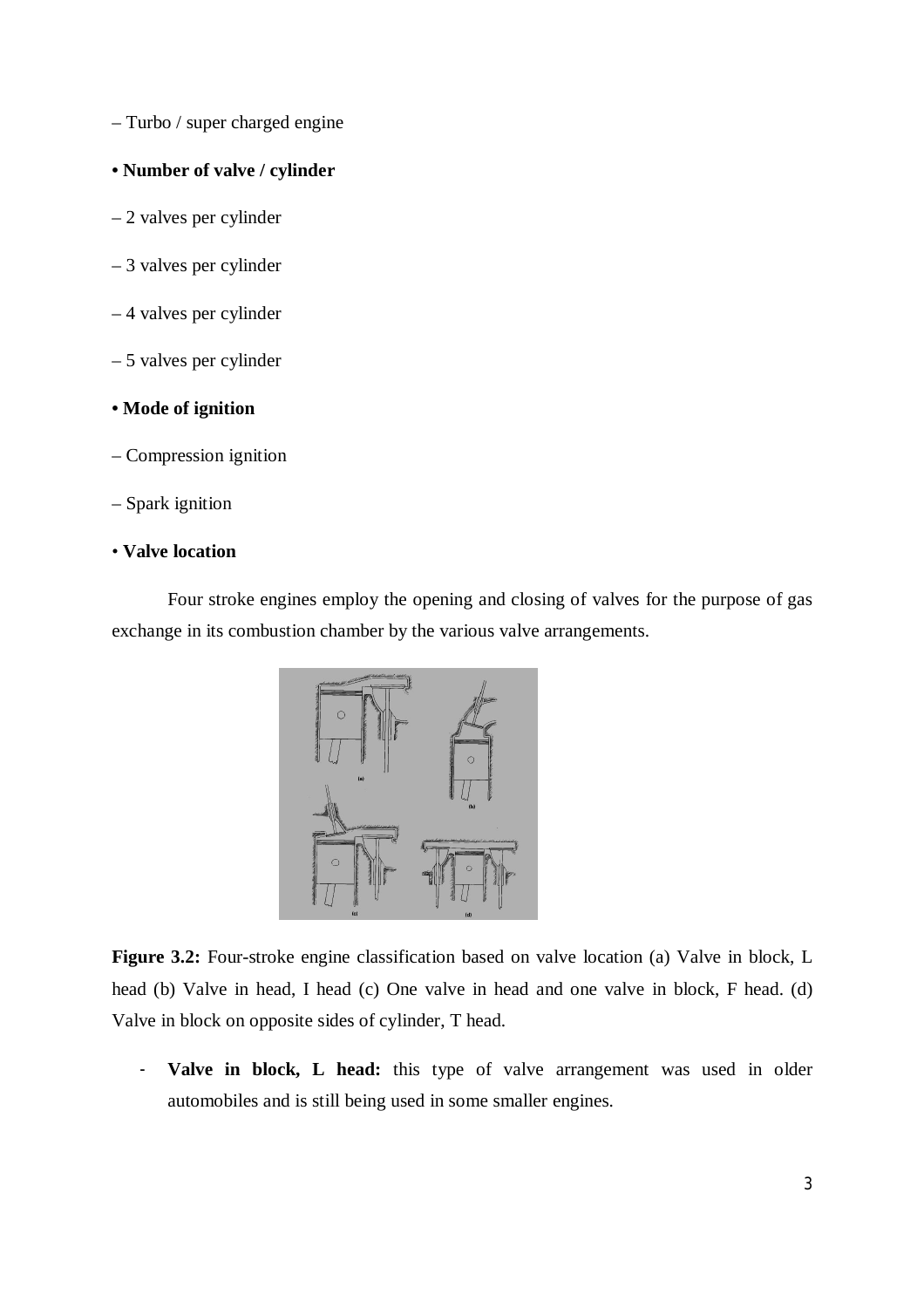- **Valve in head, I head:** This valve arrangement is the standard used in modern automobile engines.
- **One valve in head and one valve in block, F head:** this arrangement was used in older automobile engines and their usage was not so common.
- **Valve in block on opposite sides of cylinder, T head:** this arrangement was used in some historic automobile engines.

## • **Camshaft location**

- Overhead cam engine
- Cam in the block engine

## • **Number of strokes / cycle**

- 4 stroke cycle
- 2 stroke cycle

### **• Cooling system type**

- Water cooled engine
- Air cooled engine

### **• Combustion chamber design**

Shapes:

- Pancake
- Wedge
- Hemispherical
- Pent roof
- Pre-combustion chamber
- **On load basis:** 
	- Heavy transport vehicle (HTV) or heavy motor vehicle (HMV) e.g. trucks, buses, etc.
	- Light transport vehicle (LTV) e.g. pickup, station wagon, etc.
	- Light motor vehicle (LMV) e.g. cars, jeeps, etc.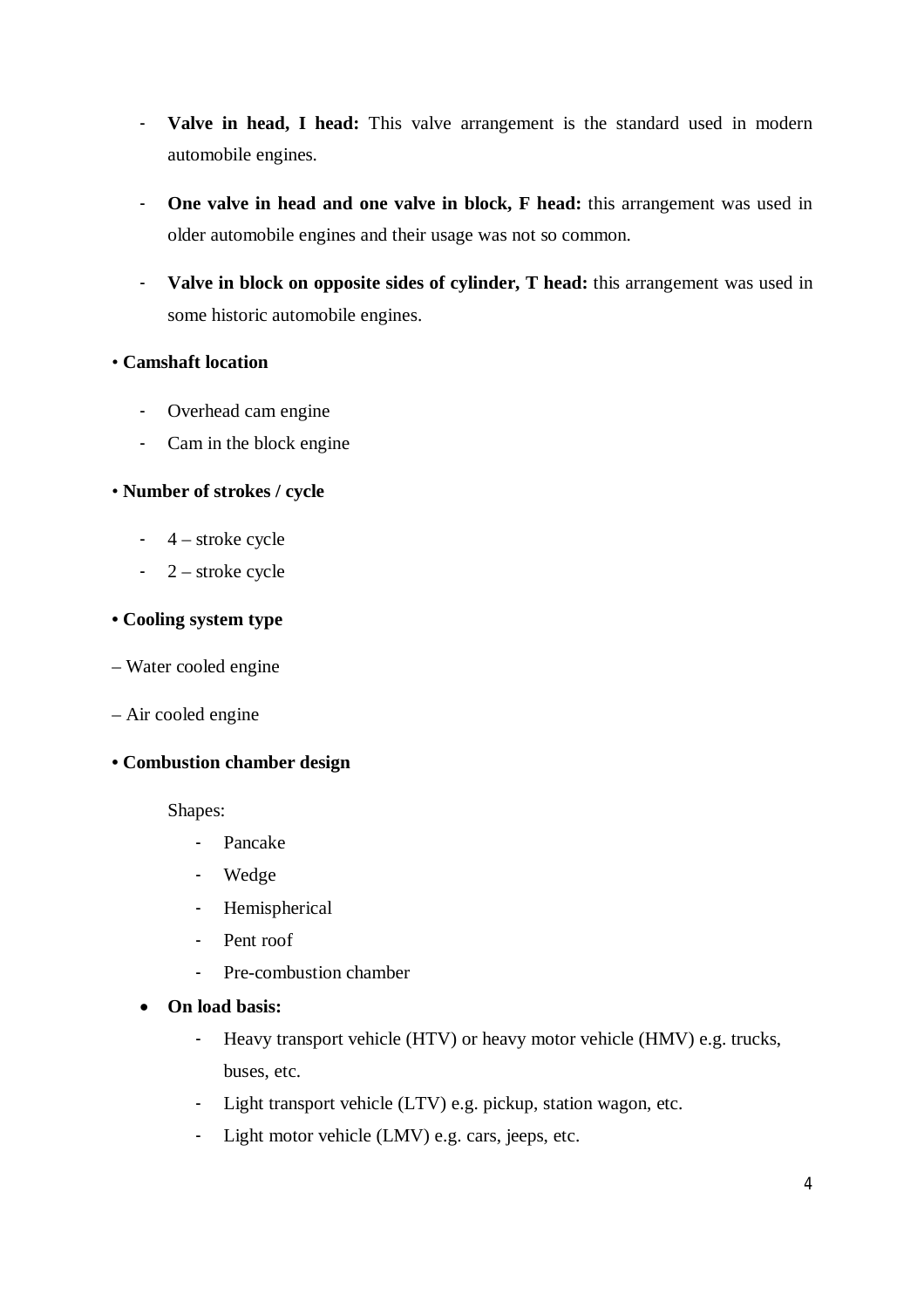# **On the Basis of Wheels :**

- Two wheeler vehicle e.g. Scooter, motorcycle, scooty, etc.
- Three wheeler vehicle e.g. Auto rickshaw, three wheeler scooter and tempo, etc.
- Four wheeler vehicle e.g. Car, jeep, trucks, buses, etc.
- Six wheeler vehicle e.g. Big trucks with two gear axles each having four wheels.

## **On the Basis of Body**

- On the basis of body, the vehicles are classified as :
- Sedan with two doors
- Sedan with four doors
- Station wagon
- Convertible, e.g. jeep, etc.
- Van
- Special purpose vehicle e.g. ambulance, milk van, etc.

## **Transmission**

- Conventional vehicles with manual transmission, e.g. car with 5 gears.
- Semi-automatic
- Automatic: In automatic transmission, gears are not required to be changed manually. It is automatically changes as per speed of the automobile.
- **Engine Position**
	- Engine in Front: Most of the vehicles have engine in the front e.g. most of the cars, buses and trucks.